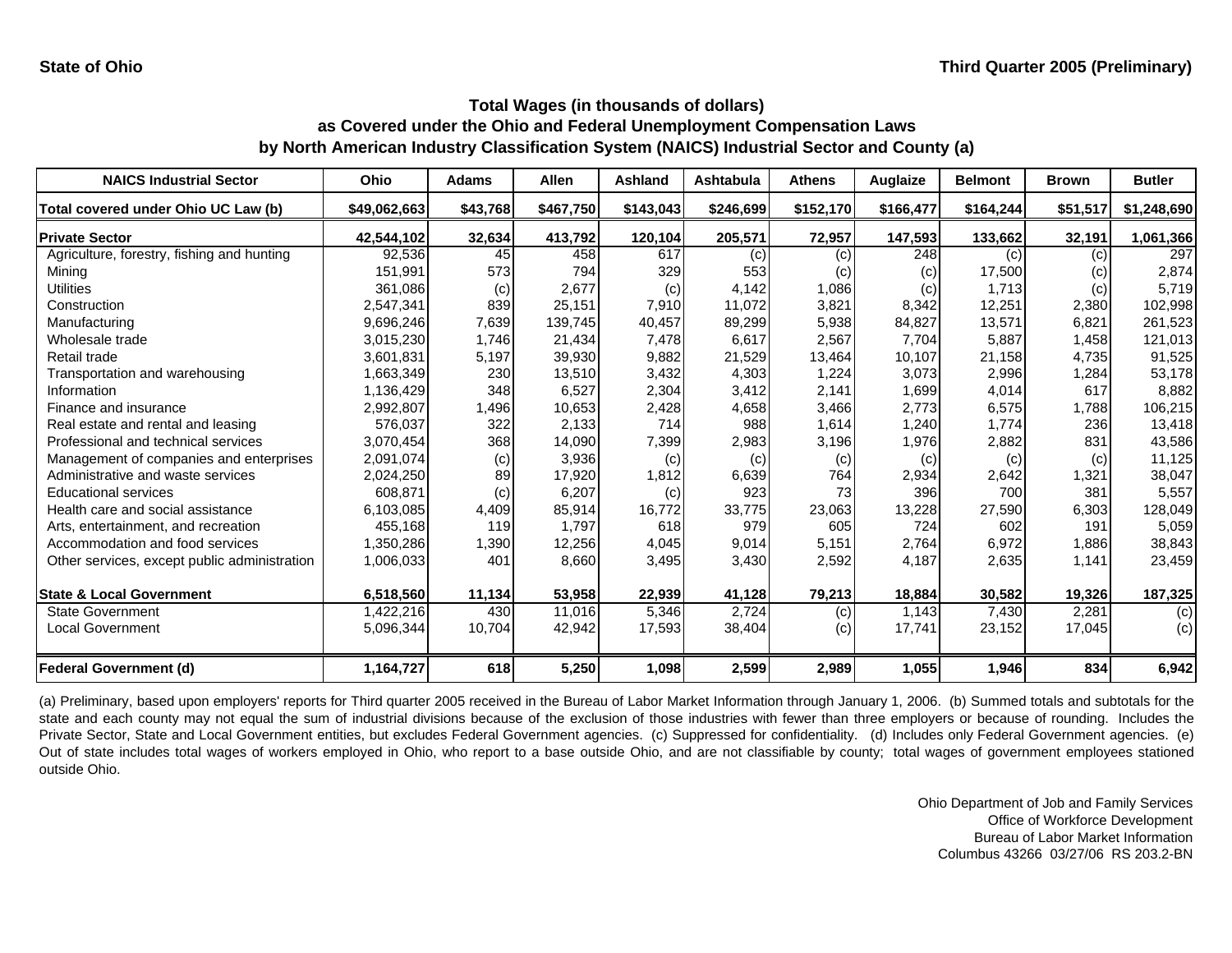| <b>NAICS Industrial Sector</b>               | Carroll  | Champaign | <b>Clark</b> | <b>Clermont</b> | <b>Clinton</b> | <b>Columbiana</b> | <b>Coshocton</b> | Crawford  | Cuyahoga    | <b>Darke</b> |
|----------------------------------------------|----------|-----------|--------------|-----------------|----------------|-------------------|------------------|-----------|-------------|--------------|
| Total covered under Ohio UC Law (b)          | \$35,122 | \$88,579  | \$395,100    | \$476,599       | \$231,013      | \$223,332         | \$98,694         | \$120,338 | \$7,635,014 | \$134,481    |
| <b>Private Sector</b>                        | 28,256   | 72,412    | 334,610      | 410,817         | 204,891        | 186,482           | 86,994           | 104,204   | 6,732,445   | 117,160      |
| Agriculture, forestry, fishing and hunting   | 108      | 1,310     | 3,908        | (c)             | 94             | 834               | 615              | 758       | 1,822       | 4,396        |
| Mining                                       | 82       | (c)       | (c)          | (c)             | (c)            | 1,989             | 2,009            | (c)       | 3,911       | (c)          |
| <b>Utilities</b>                             | (c)      | (c)       | 2,026        | 10,714          | (c)            | 1,654             | 7,107            | (c)       | 28,887      | (c)          |
| Construction                                 | 1,977    | 2,322     | 15,760       | 31,220          | 2,910          | 10,229            | 2,271            | 4,403     | 306,012     | 9,006        |
| Manufacturing                                | 10,454   | 41,144    | 87,205       | 99,644          | 48,172         | 57,343            | 41,700           | 51,746    | 1,082,711   | 40,919       |
| Wholesale trade                              | 1,408    | 2,280     | 16,372       | 30,992          | 5,488          | 10,198            | 1,414            | 4,378     | 566,506     | 6,925        |
| Retail trade                                 | 3,938    | 5,633     | 34,514       | 51,722          | 9,420          | 20,374            | 6,056            | 6,996     | 437,210     | 10,442       |
| Transportation and warehousing               | 1,889    | 996       | 21,531       | 6,052           | (c)            | 12,699            | 2,621            | 2,265     | 231,702     | 9,177        |
| Information                                  | 535      | 918       | 1,742        | 20,926          | 2,294          | 1,356             | 839              | 617       | 227,365     | 872          |
| Finance and insurance                        | 734      | 2,268     | 15,541       | 41,853          | 6,000          | 7,529             | 1,812            | 6,543     | 795,723     | 4,886        |
| Real estate and rental and leasing           | 150      | 530       | 3,548        | 6,043           | 1,193          | 1,309             | 323              | 403       | 131,669     | 1,184        |
| Professional and technical services          | 542      | 1,054     | 8,102        | 23,941          | 1,734          | 4,988             | 929              | 4,145     | 654,293     | 4,597        |
| Management of companies and enterprises      | (c)      | (c)       | (c)          | 2,777           | 2,788          | 1,155             | 311              | (c)       | 270,074     | (c)          |
| Administrative and waste services            | 617      | 877       | 6,057        | 14,985          | 2,973          | 8,088             | 2,647            | 1,007     | 325,779     | 3,971        |
| <b>Educational services</b>                  | (c)      | (c)       | 7,031        | 2,110           | (c)            | 773               | 118              | (c)       | 156,134     | 193          |
| Health care and social assistance            | 2,826    | 6,994     | 69,673       | 37,730          | 8,636          | 34,057            | 12,123           | 14,542    | 1,045,878   | 13,882       |
| Arts, entertainment, and recreation          | 281      | 414       | 1,973        | 3,392           | 276            | 922               | 816              | 229       | 118,945     | 712          |
| Accommodation and food services              | 1,301    | 2,471     | 13,835       | 15,158          | 3,021          | 6,435             | 1,741            | 2,711     | 192,762     | 2,576        |
| Other services, except public administration | 874      | 1,115     | 12,832       | 11,233          | 1,873          | 4,549             | 1,542            | 1,729     | 155,065     | 2,778        |
| <b>State &amp; Local Government</b>          | 6,866    | 16,167    | 60,490       | 65,782          | 26,122         | 36,850            | 11,700           | 16,134    | 902,568     | 17,321       |
| <b>State Government</b>                      | 290      | 569       | 2,931        | 4,797           | 1,439          | 3,051             | 443              | 1,161     | 63,019      | 408          |
| <b>Local Government</b>                      | 6,576    | 15,598    | 57,559       | 60,985          | 24,683         | 33,799            | 11,256           | 14,973    | 839,549     | 16,913       |
| <b>Federal Government (d)</b>                | 427      | 696       | 8,154        | 3,754           | 2,027          | 6,691             | 1,022            | 787       | 270,426     | 1,151        |

(a) Preliminary, based upon employers' reports for Third quarter 2005 received in the Bureau of Labor Market Information through January 1, 2006. (b) Summed totals and subtotals for the state and each county may not equal the sum of industrial divisions because of the exclusion of those industries with fewer than three employers or because of rounding. Includes the Private Sector, State and Local Government entities, but excludes Federal Government agencies. (c) Suppressed for confidentiality. (d) Includes only Federal Government agencies. (e) Out of state includes total wages of workers employed in Ohio, who report to a base outside Ohio, and are not classifiable by county; total wages of government employees stationed outside Ohio.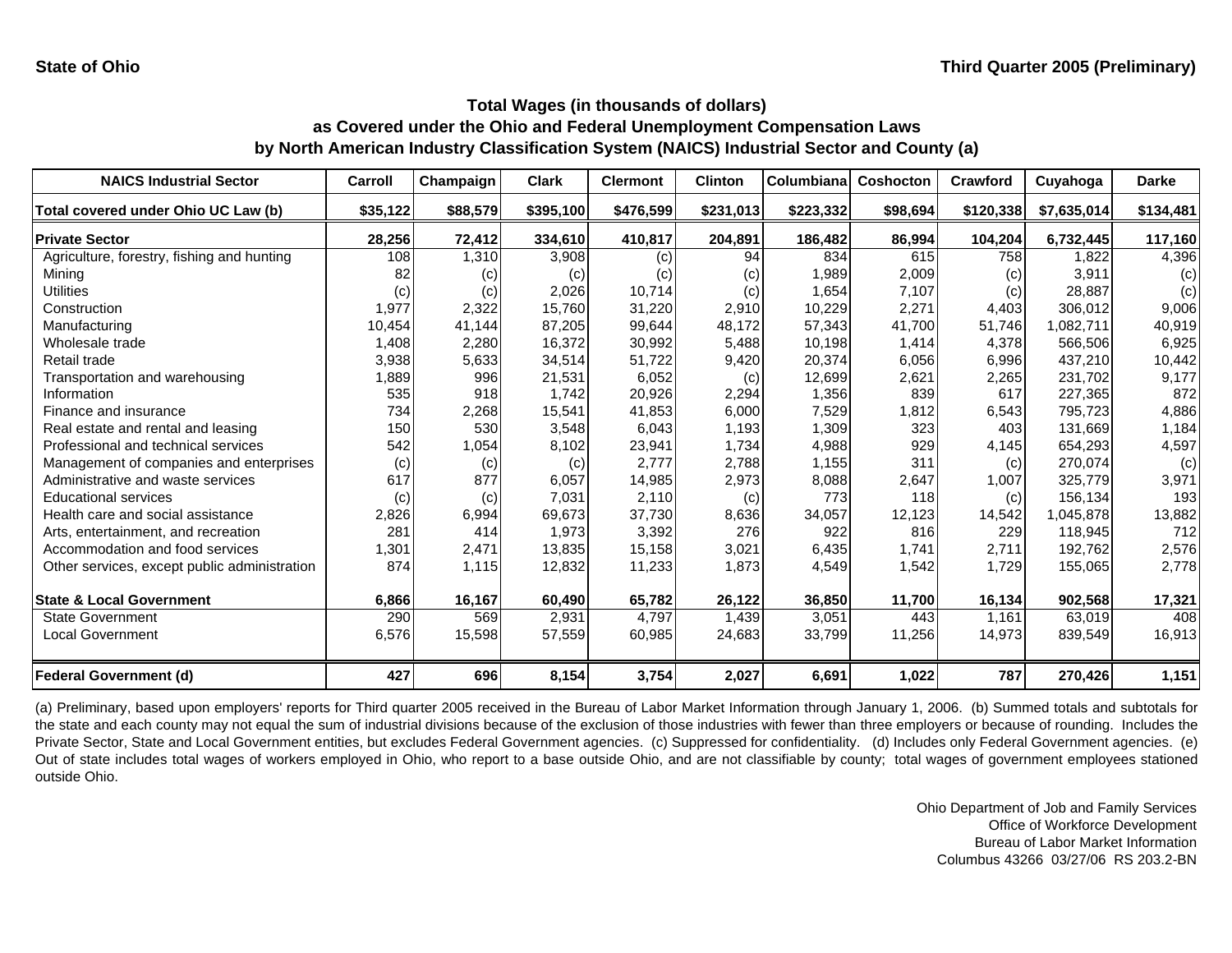| <b>NAICS Industrial Sector</b>               | <b>Defiance</b> | <b>Delaware</b> | Erie      | <b>Fairfield</b> | <b>Fayette</b> | <b>Franklin</b> | <b>Fulton</b> | Gallia   | Geauga    | Greene    |
|----------------------------------------------|-----------------|-----------------|-----------|------------------|----------------|-----------------|---------------|----------|-----------|-----------|
| Total covered under Ohio UC Law (b)          | \$153,507       | \$617,964       | \$330,388 | \$278,472        | \$76,156       | \$6,939,993     | \$172,620     | \$97,512 | \$297,946 | \$450,491 |
| <b>Private Sector</b>                        | 137,039         | 549,416         | 279,707   | 204,597          | 62,866         | 5,897,968       | 153,168       | 81,020   | 264,232   | 356,977   |
| Agriculture, forestry, fishing and hunting   | 232             | 1,639           | 1,767     | 387              | 135            | 2,468           | 1,565         | 277      | 1,877     | 479       |
| Mining                                       | (c)             | 1,412           | 1,940     | 302              | (c)            | 2,326           | (c)           | (c)      | (c)       | (c)       |
| <b>Utilities</b>                             | (c)             | 1,591           | (c)       | 2,658            | (c)            | 46,324          | (c)           | 12,937   | (c)       | (c)       |
| Construction                                 | 4,445           | 37,017          | 13,067    | 21,288           | 2,931          | 344,055         | 11,235        | 4,223    | 25,990    | 19,198    |
| Manufacturing                                | 74,805          | 64,820          | 97,368    | 49,275           | 24,054         | 524,172         | 92,015        | 6,748    | 100,878   | 44,294    |
| Wholesale trade                              | 4,863           | 30,059          | 18,747    | 7,647            | 5,177          | 392,880         | 7,124         | 1,433    | 18,981    | 15,201    |
| Retail trade                                 | 12,405          | 56,735          | 25,785    | 25,698           | 8,593          | 566,359         | 9,479         | 7,575    | 21,352    | 46,616    |
| Transportation and warehousing               | 3.110           | 23,098          | 7,743     | 4,059            | 5,922          | 330,828         | 2,595         | 2,850    | 5,072     | 5,068     |
| Information                                  | 2,268           | 5,335           | 3,277     | 2,392            | 497            | 248,311         | 1,369         | 729      | 1,744     | 14,689    |
| Finance and insurance                        | 6,197           | 72,374          | 6,898     | 7,455            | 2,818          | 666,719         | 3,538         | 3,079    | 8,894     | 20,150    |
| Real estate and rental and leasing           | 458             | 8,489           | 1,714     | 2,758            | 770            | 115,264         | 763           | 387      | 1.766     | 2,454     |
| Professional and technical services          | 1,784           | 124,465         | 6,944     | 9,078            | 677            | 585,883         | 1,892         | 494      | 10,984    | 90,038    |
| Management of companies and enterprises      | 1,109           | 11,568          | 811       | 1,194            | (c)            | 459,396         | 839           | (c)      | 4,034     | 2,098     |
| Administrative and waste services            | 2,552           | 14,453          | 6,253     | 19,183           | 936            | 369,767         | 3,358         | 1,514    | 15,254    | 14,424    |
| <b>Educational services</b>                  | 1,761           | 11,109          | (c)       | 1,250            | (c)            | 72,673          | (c)           | (c)      | 3,858     | 13,785    |
| Health care and social assistance            | 14,740          | 37,111          | 38,954    | 28,762           | 5,940          | 743,285         | 11,291        | 30,719   | 25,106    | 40,902    |
| Arts, entertainment, and recreation          | 431             | 12,888          | 21,185    | 1,928            | 278            | 42,116          | 1,085         | 137      | 3,537     | 3,117     |
| Accommodation and food services              | 2,882           | 23,781          | 20,006    | 11,636           | 2,886          | 215,233         | 2,448         | 2,319    | 7,157     | 16,600    |
| Other services, except public administration | 2,577           | 11,473          | 4,553     | 7,648            | 1,049          | 169,911         | 1,911         | 2,259    | 6,570     | 6,176     |
| <b>State &amp; Local Government</b>          | 16,468          | 68,547          | 50,681    | 73,875           | 13,290         | 1,042,025       | 19,451        | 16,492   | 33,714    | 93,514    |
| <b>State Government</b>                      | 1,141           | 13,663          | 10,072    | 7,680            | 450            | 491,632         | 1,776         | (c)      | 1,922     | (c)       |
| <b>Local Government</b>                      | 15,327          | 54,884          | 40,609    | 66,195           | 12,840         | 550,392         | 17,675        | (c)      | 31,792    | (c)       |
| <b>Federal Government (d)</b>                | 1,195           | 2,683           | 2,847     | 2,784            | 582            | 173,404         | 988           | 910      | 1,285     | 217,445   |

(a) Preliminary, based upon employers' reports for Third quarter 2005 received in the Bureau of Labor Market Information through January 1, 2006. (b) Summed totals and subtotals for the state and each county may not equal the sum of industrial divisions because of the exclusion of those industries with fewer than three employers or because of rounding. Includes the Private Sector, State and Local Government entities, but excludes Federal Government agencies. (c) Suppressed for confidentiality. (d) Includes only Federal Government agencies. (e) Out of state includes total wages of workers employed in Ohio, who report to a base outside Ohio, and are not classifiable by county; total wages of government employees stationed outside Ohio.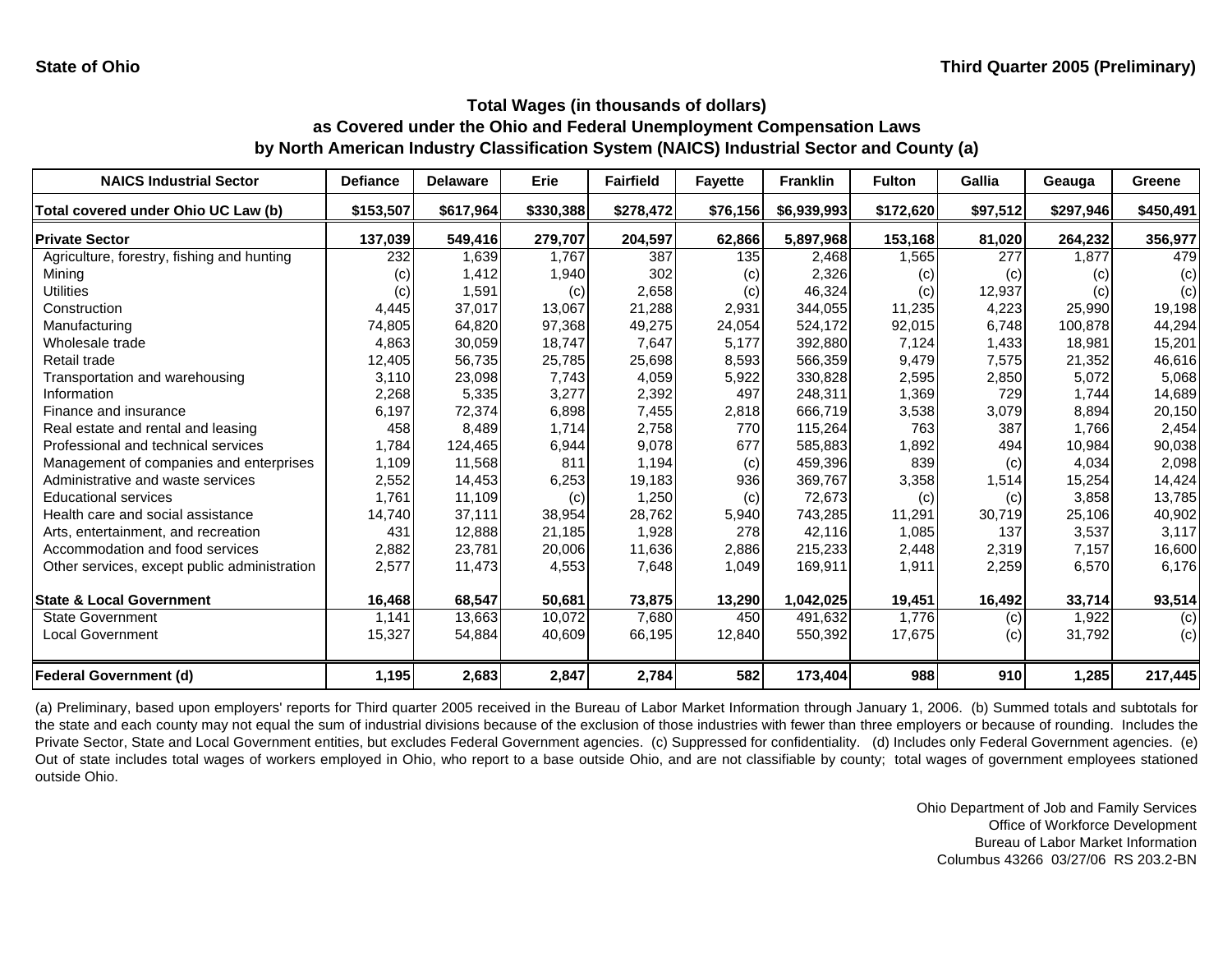| <b>NAICS Industrial Sector</b>               | <b>Guernsey</b> | <b>Hamilton</b> | <b>Hancock</b> | <b>Hardin</b> | <b>Harrison</b> | Henry    | <b>Highland</b> | <b>Hocking</b> | <b>Holmes</b> | <b>Huron</b> |
|----------------------------------------------|-----------------|-----------------|----------------|---------------|-----------------|----------|-----------------|----------------|---------------|--------------|
| Total covered under Ohio UC Law (b)          | \$107,607       | \$5,909,163     | \$381,149      | \$65,457      | \$27,628        | \$96,972 | \$86,324        | \$45,529       | \$123,857     | \$203,934    |
| <b>Private Sector</b>                        | 85,381          | 5,401,113       | 352,408        | 53,532        | 22,112          | 80,213   | 65,161          | 30,593         | 111,263       | 180,805      |
| Agriculture, forestry, fishing and hunting   | (c)             | 947             | (c)            | 335           | 244             | 765      | 122             | 160            | 1.178         | 6,951        |
| Mining                                       | 1,300           | 1,519           | (c)            | (c)           | 5,512           | (c)      | 1,056           | (c)            | 1,237         | (c)          |
| <b>Utilities</b>                             | 684             | 24,889          | 1,788          | 780           | (c)             | (c)      | 914             | (c)            | (c)           | (c)          |
| Construction                                 | 4,238           | 285,426         | 9,898          | 1,079         | 673             | 6,722    | 3,140           | 2,609          | 13,409        | 21,189       |
| Manufacturing                                | 27,630          | 852,071         | 137,365        | 23,511        | 5,722           | 42,090   | 26,338          | 9,594          | 49,763        | 80,889       |
| Wholesale trade                              | 2,848           | 442,980         | 12,263         | 2,702         | 1,493           | 2,653    | 1,379           | 1,181          | 3,843         | 6,307        |
| Retail trade                                 | 9,751           | 320,544         | 33,294         | 4,827         | 1,264           | 5,666    | 8,178           | 4,668          | 10,352        | 12,473       |
| Transportation and warehousing               | 4,204           | 126,065         | 17,058         | 895           | 515             | 5,648    | 1,756           | 846            | 4,666         | 9,074        |
| Information                                  | 1,047           | 157,045         | 3,662          | 594           | 196             | 1,120    | 3,484           | 400            | 542           | 2,282        |
| Finance and insurance                        | 2,343           | 367,754         | 7,913          | 1,510         | 314             | 2,495    | 5,407           | 1,392          | 2,738         | 4,054        |
| Real estate and rental and leasing           | 593             | 81,097          | 3,091          | 332           | 322             | 447      | 450             | 407            | 315           | 1,004        |
| Professional and technical services          | 2,570           | 516,506         | 8,745          | 562           | 328             | 608      | 944             | 468            | 2,257         | 4,808        |
| Management of companies and enterprises      | (c)             | 672,467         | 5,178          | (c)           | (c)             | (c)      | (c)             | (c)            | 650           | 1,441        |
| Administrative and waste services            | 3,038           | 304,474         | 15,191         | 343           | 602             | 987      | 1,044           | 552            | 5,771         | 2,086        |
| <b>Educational services</b>                  | 193             | 71,959          | 6,729          | (c)           | (c)             | 152      | (c)             | 239            | (c)           | (c)          |
| Health care and social assistance            | 17,460          | 813,050         | 35,060         | 5,260         | 3,661           | 7,634    | 6,917           | 3,448          | 8,679         | 18,592       |
| Arts, entertainment, and recreation          | 262             | 94,157          | 1,194          | 175           | 241             | 76       | 101             | 405            | 335           | 641          |
| Accommodation and food services              | 4,461           | 140,130         | 9,785          | 1,841         | 449             | 1,400    | 2,859           | 2,171          | 3,396         | 4,534        |
| Other services, except public administration | 1,327           | 128,033         | 6,050          | 908           | 323             | 1,512    | 1,072           | 896            | 1,494         | 2,892        |
| <b>State &amp; Local Government</b>          | 22,226          | 508,050         | 28,741         | 11,925        | 5,516           | 16,759   | 21,163          | 14,936         | 12,594        | 23,129       |
| <b>State Government</b>                      | 7,823           | (c)             | 2,291          | 325           | 277             | 463      | 1,056           | 4.108          | 344           | 836          |
| <b>Local Government</b>                      | 14,403          | (c)             | 26,450         | 11,600        | 5,239           | 16,295   | 20,107          | 10,828         | 12,250        | 22,293       |
| <b>Federal Government (d)</b>                | 1,140           | 144,878         | 1,968          | 770           | 553             | 1,222    | 1,201           | 445            | 677           | 1,315        |

(a) Preliminary, based upon employers' reports for Third quarter 2005 received in the Bureau of Labor Market Information through January 1, 2006. (b) Summed totals and subtotals for the state and each county may not equal the sum of industrial divisions because of the exclusion of those industries with fewer than three employers or because of rounding. Includes the Private Sector, State and Local Government entities, but excludes Federal Government agencies. (c) Suppressed for confidentiality. (d) Includes only Federal Government agencies. (e) Out of state includes total wages of workers employed in Ohio, who report to a base outside Ohio, and are not classifiable by county; total wages of government employees stationed outside Ohio.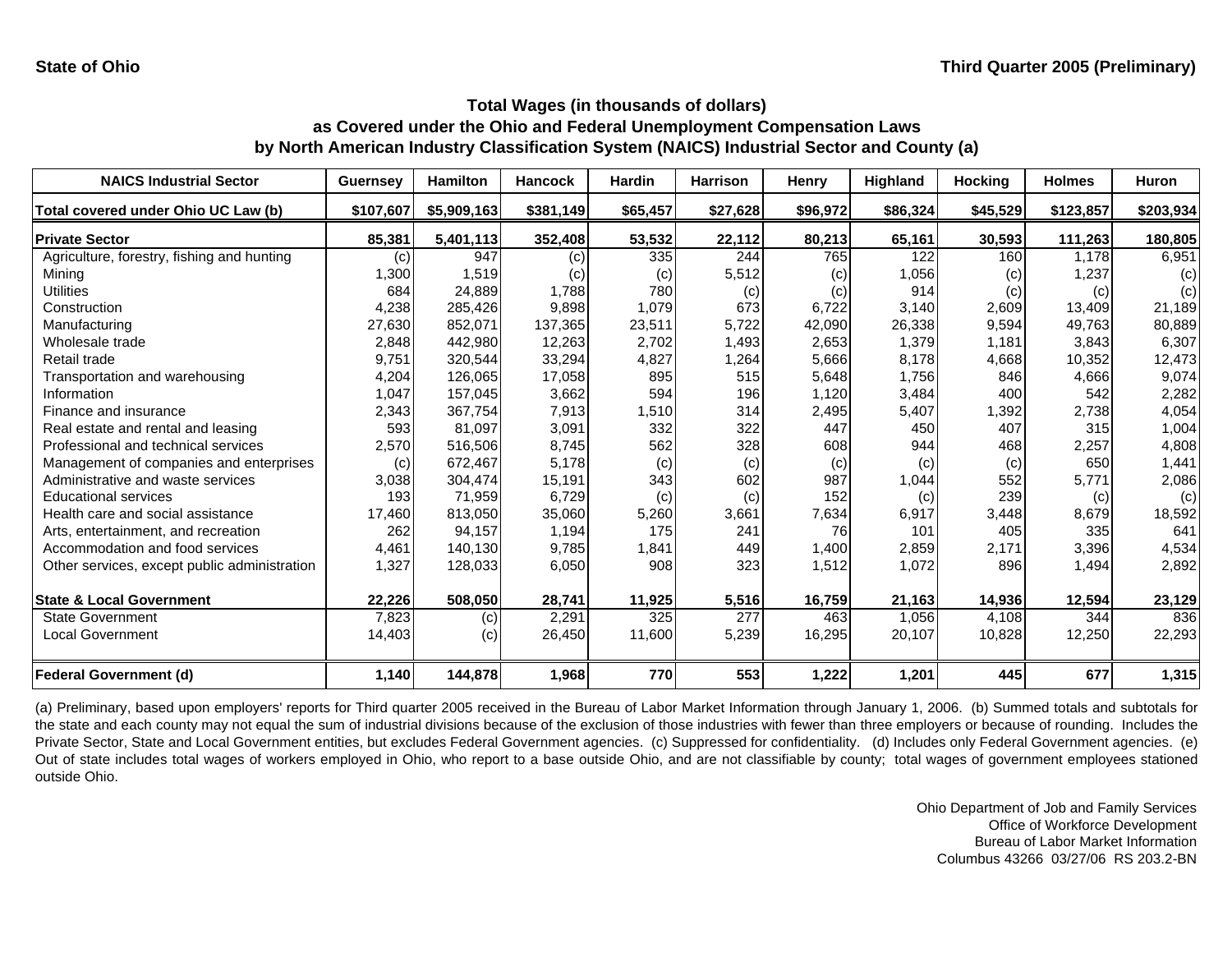| <b>NAICS Industrial Sector</b>               | <b>Jackson</b> | <b>Jefferson</b> | Knox      | Lake      | Lawrence | Licking   | Logan     | Lorain    | Lucas       | <b>Madison</b> |
|----------------------------------------------|----------------|------------------|-----------|-----------|----------|-----------|-----------|-----------|-------------|----------------|
| Total covered under Ohio UC Law (b)          | \$82,710       | \$186,756        | \$152,297 | \$859,518 | \$77,066 | \$442,410 | \$174,101 | \$893,451 | \$2,052,310 | \$115,640      |
| <b>Private Sector</b>                        | 70,139         | 159,527          | 129,310   | 748,976   | 54,492   | 373,093   | 154,829   | 755,547   | 1,756,632   | 87,167         |
| Agriculture, forestry, fishing and hunting   | 418            | (c)              | 359       | 7,071     | (c)      | 3,564     | 295       | 4,812     | 2,202       | 536            |
| Mining                                       | 2,364          | 1,263            | 1,151     | 2,866     | (c)      | 833       | (c)       | (c)       | 1,284       | (c)            |
| <b>Utilities</b>                             | (c)            | 15,401           | 604       | 11,202    | 1,233    | 3,066     | 430       | (c)       | 13,028      | (c)            |
| Construction                                 | 3,855          | 11,466           | 9,462     | 48,249    | 6,441    | 30,455    | 6,062     | 59,415    | 130,809     | 5,358          |
| Manufacturing                                | 35,250         | 35,672           | 52,873    | 252,513   | 5,257    | 90,327    | 79,197    | 293,495   | 370,424     | 32,667         |
| Wholesale trade                              | 1,503          | 6,408            | 3,322     | 51,757    | 1,479    | 11,707    | 3,540     | 29,455    | 103,446     | 4,194          |
| Retail trade                                 | 7,000          | 16,105           | 11,713    | 89,076    | 10,360   | 48,508    | 9,983     | 74,474    | 148,626     | 11,002         |
| Transportation and warehousing               | 952            | 3,604            | 1,251     | 8,301     | 6,866    | 16,599    | 13,709    | 16,639    | 70,509      | 8,050          |
| Information                                  | 782            | 5,415            | 3,083     | 6,858     | 1,029    | 5,550     | 841       | 12,193    | 36,082      | 481            |
| Finance and insurance                        | 3,544          | 3,141            | 2,959     | 24,067    | 2,214    | 25,388    | 2,737     | 19,588    | 83,615      | 1,579          |
| Real estate and rental and leasing           | 355            | 1,354            | 771       | 7,806     | 259      | 7,637     | 1,205     | 6,014     | 23,058      | 499            |
| Professional and technical services          | 730            | 3,237            | 2,125     | 42,074    | 1,323    | 18,167    | 5,981     | 23,041    | 98,662      | 5,888          |
| Management of companies and enterprises      | (c)            | (c)              | 685       | 20,529    | 590      | 16,524    | (c)       | 5,716     | 57,945      | 235            |
| Administrative and waste services            | 1,590          | 9,781            | 2,557     | 29,566    | 2,523    | 13,719    | 10,157    | 30,065    | 96,708      | 4,251          |
| <b>Educational services</b>                  | 101            | 4,034            | 11,736    | 7,522     | 137      | 9,924     | 159       | 18,604    | 22,962      | (c)            |
| Health care and social assistance            | 7,160          | 33,517           | 17,373    | 86,308    | 9,790    | 46,129    | 12,875    | 111,425   | 380,799     | 7,963          |
| Arts, entertainment, and recreation          | 186            | 1,472            | 698       | 5,890     | 161      | 2,811     | 572       | 5,862     | 15,454      | 131            |
| Accommodation and food services              | 2,411          | 4,503            | 3,908     | 27,011    | 2,767    | 13,782    | 3,417     | 22,085    | 56,104      | 3,291          |
| Other services, except public administration | 1,087          | 2,980            | 2,682     | 20,309    | 1,985    | 8,403     | 3,041     | 16,278    | 44,915      | 749            |
| <b>State &amp; Local Government</b>          | 12,572         | 27,229           | 22,987    | 110,542   | 22,574   | 69,318    | 19,272    | 137,904   | 295,678     | 28,473         |
| <b>State Government</b>                      | 1,934          | 1,007            | (c)       | 1,360     | 2,355    | 9,563     | 713       | 13,332    | 92,449      | 13,868         |
| <b>Local Government</b>                      | 10,638         | 26,222           | (c)       | 109,182   | 20,219   | 59,755    | 18,559    | 124,572   | 203,229     | 14,605         |
| <b>Federal Government (d)</b>                | 713            | 2,552            | 1,125     | 5,808     | 1,413    | 6,686     | 1,550     | 29,024    | 26,697      | 924            |

(a) Preliminary, based upon employers' reports for Third quarter 2005 received in the Bureau of Labor Market Information through January 1, 2006. (b) Summed totals and subtotals for the state and each county may not equal the sum of industrial divisions because of the exclusion of those industries with fewer than three employers or because of rounding. Includes the Private Sector, State and Local Government entities, but excludes Federal Government agencies. (c) Suppressed for confidentiality. (d) Includes only Federal Government agencies. (e) Out of state includes total wages of workers employed in Ohio, who report to a base outside Ohio, and are not classifiable by county; total wages of government employees stationed outside Ohio.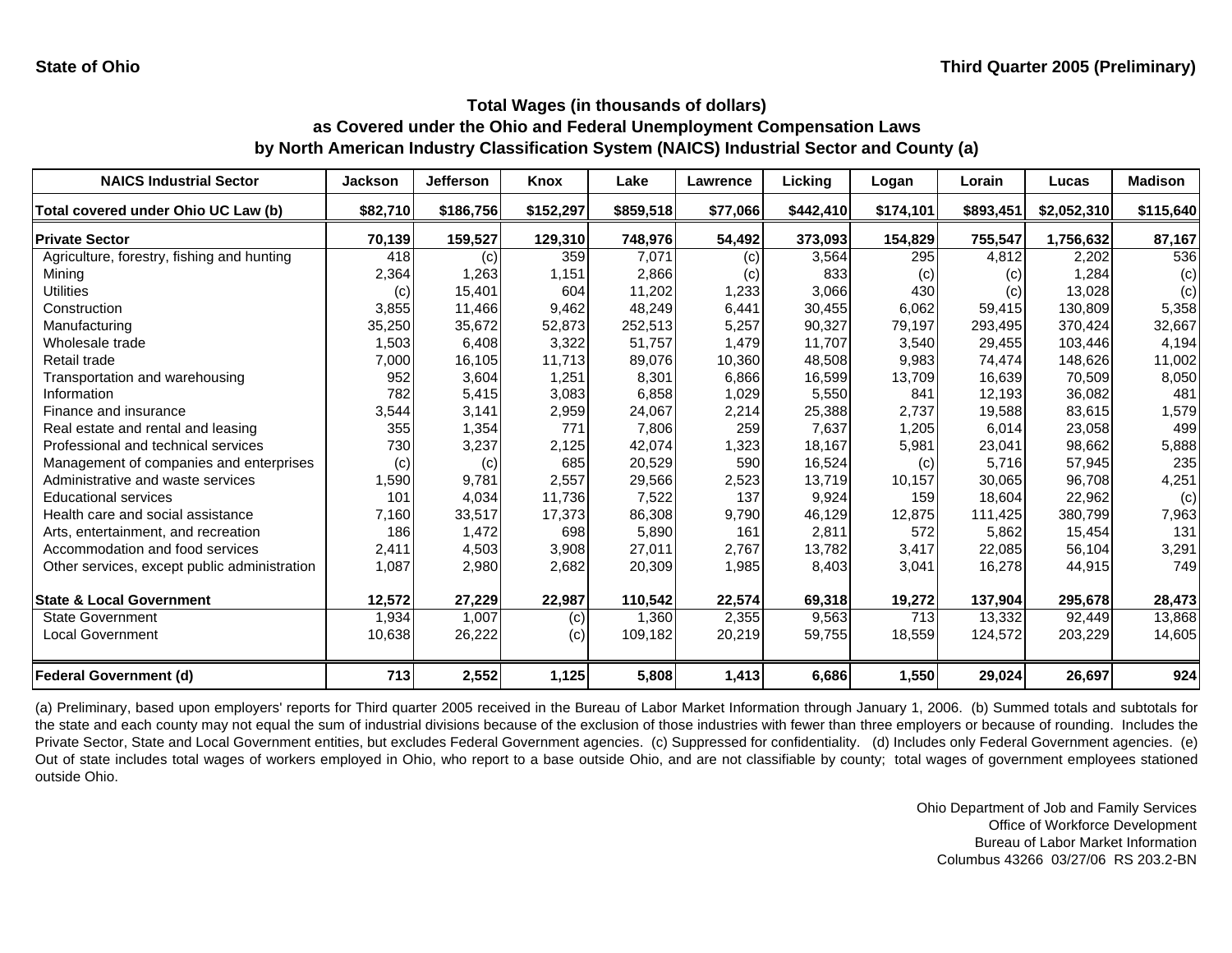| <b>NAICS Industrial Sector</b>               | <b>Mahoning</b> | <b>Marion</b> | <b>Medina</b> | <b>Meigs</b> | <b>Mercer</b> | <b>Miami</b> | <b>Monroe</b> | <b>Montgomery</b> | Morgan   | <b>Morrow</b> |
|----------------------------------------------|-----------------|---------------|---------------|--------------|---------------|--------------|---------------|-------------------|----------|---------------|
| Total covered under Ohio UC Law (b)          | \$806,998       | \$219,176     | \$503,023     | \$20,436     | \$125,264     | \$341,091    | \$25,005      | \$2,662,712       | \$21,024 | \$41,240      |
| <b>Private Sector</b>                        | 684,658         | 168,072       | 441,956       | 13,561       | 103,114       | 295,367      | 19,312        | 2,368,069         | 16,253   | 28,903        |
| Agriculture, forestry, fishing and hunting   | 879             | 413           | 1,099         | 621          | 1,988         | 491          | 45            | 1.461             | (c)      | 156           |
| Mining                                       | 2,680           | (c)           | (c)           | 1,374        | (c)           | 863          | 258           | (c)               | 419      | 231           |
| <b>Utilities</b>                             | 6,784           | (c)           | (c)           | 298          | (c)           | (c)          | (c)           | (C)               | (c)      | (c)           |
| Construction                                 | 60,400          | 7,417         | 45,029        | 1,974        | 8.147         | 18,926       | 1,437         | 114,987           | 1,535    | 3,525         |
| Manufacturing                                | 95,916          | 68,827        | 102,608       | 886          | 44,112        | 113,803      | 7,005         | 536,897           | 3,269    | 12,095        |
| Wholesale trade                              | 46,169          | 5,312         | 36,135        | 431          | 5.713         | 21,182       | 677           | 118,260           | 626      | 716           |
| Retail trade                                 | 82,558          | 14,911        | 45,464        | 2,486        | 9,811         | 32,435       | 1,354         | 164,535           | 1,373    | 3,600         |
| Transportation and warehousing               | 30,353          | 5,574         | 28,775        | 344          | 9,406         | 7,064        | 1,030         | 90,852            | (c)      | 479           |
| Information                                  | 20,164          | (c)           | 5,104         | (c)          | 1,062         | 2,853        | 246           | 122,261           | 211      | 198           |
| Finance and insurance                        | 33,084          | 4,014         | 11,192        | 884          | 5,096         | 10,491       | 3,615         | 128,887           | 623      | 678           |
| Real estate and rental and leasing           | 8,619           | 3,898         | 3,649         | 31           | 755           | 2,417        | 28            | 28,414            | 20       | 157           |
| Professional and technical services          | 28,307          | 4,628         | 23,114        | 325          | 2,149         | 6,802        | 162           | 187,048           | 197      | 344           |
| Management of companies and enterprises      | 9,027           | 1,301         | 40,209        | (c)          | 253           | (c)          | (c)           | 117,282           | (c)      | (c)           |
| Administrative and waste services            | 40,455          | 5,311         | 24,992        | 177          | 1,461         | 12,119       | 1,716         | 116,062           | 140      | 337           |
| <b>Educational services</b>                  | 7,348           | 384           | 1,496         | (c)          | 195           | 937          | 136           | 48,914            | (c)      | (c)           |
| Health care and social assistance            | 161,682         | 22,966        | 45,443        | 2,309        | 6,371         | 36,483       | 741           | 431,992           | 1,656    | 3,898         |
| Arts, entertainment, and recreation          | 2,972           | 667           | 4,736         | 15           | 556           | 1,211        | 68            | 11,755            | (c)      | 272           |
| Accommodation and food services              | 26,797          | 4,759         | 13,217        | 791          | 2,655         | 9,476        | 328           | 71,192            | 314      | 1,003         |
| Other services, except public administration | 20,466          | 3,678         | 8,456         | 280          | 3,180         | 5,724        | 346           | 60,228            | 677      | 420           |
| <b>State &amp; Local Government</b>          | 122,340         | 51,103        | 61,067        | 6,875        | 22,150        | 45,724       | 5,692         | 294,643           | 4,771    | 12,338        |
| <b>State Government</b>                      | 31,365          | 14,366        | 1.741         | 360          | 2,087         | 1,349        | 294           | 21,019            | 533      | 834           |
| <b>Local Government</b>                      | 90,975          | 36,737        | 59,326        | 6,515        | 20,063        | 44,375       | 5,399         | 273,624           | 4,238    | 11,504        |
| <b>Federal Government (d)</b>                | 17,680          | 1,722         | 4,473         | 770          | 966           | 2,323        | 465           | 68,366            | 385      | 491           |

(a) Preliminary, based upon employers' reports for Third quarter 2005 received in the Bureau of Labor Market Information through January 1, 2006. (b) Summed totals and subtotals for the state and each county may not equal the sum of industrial divisions because of the exclusion of those industries with fewer than three employers or because of rounding. Includes the Private Sector, State and Local Government entities, but excludes Federal Government agencies. (c) Suppressed for confidentiality. (d) Includes only Federal Government agencies. (e) Out of state includes total wages of workers employed in Ohio, who report to a base outside Ohio, and are not classifiable by county; total wages of government employees stationed outside Ohio.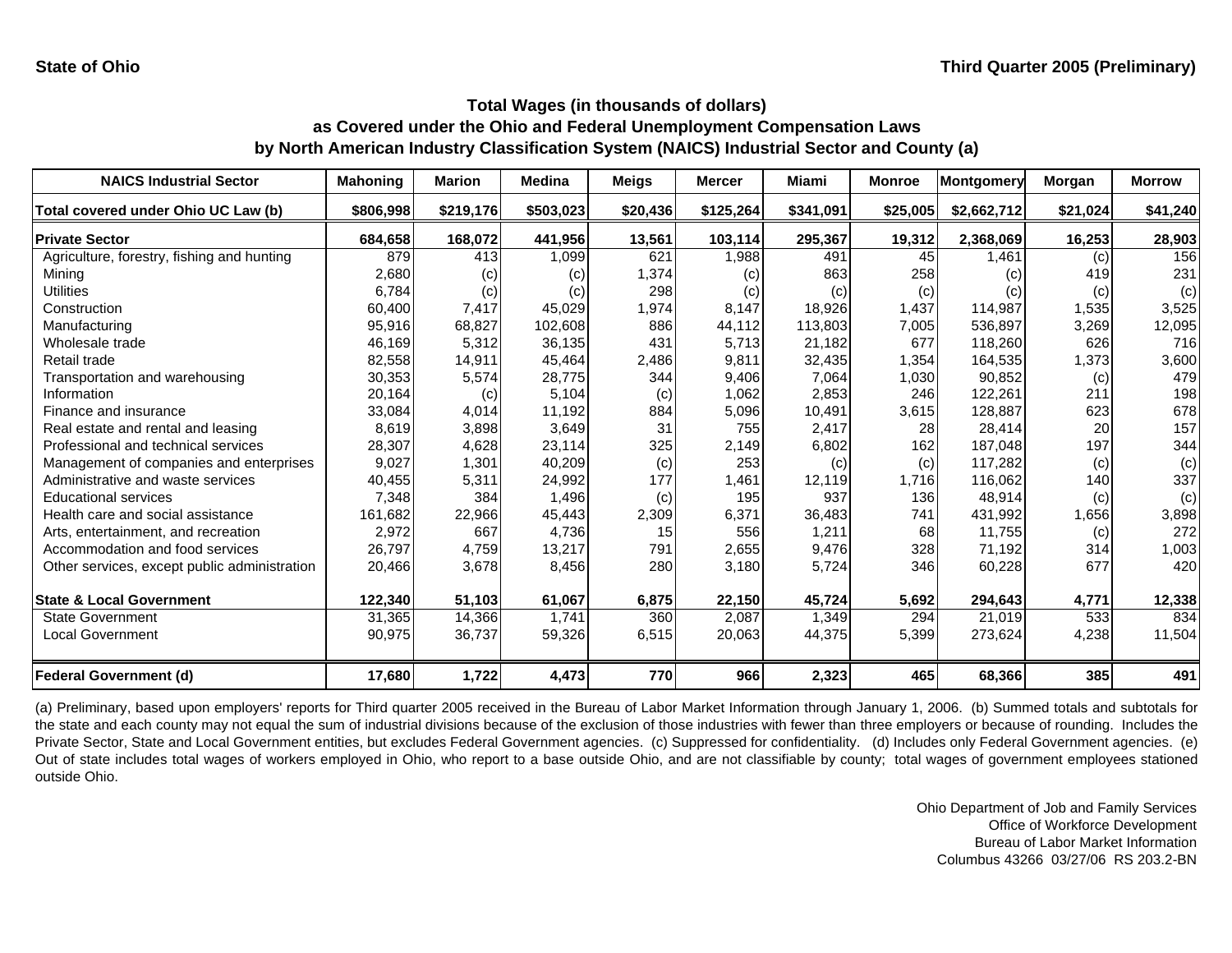| <b>NAICS Industrial Sector</b>               | <b>Muskingum</b> | <b>Noble</b> | <b>Ottawa</b> | Paulding          | <b>Perry</b> | Pickaway          | <b>Pike</b> | Portage   | <b>Preble</b> | <b>Putnam</b> |
|----------------------------------------------|------------------|--------------|---------------|-------------------|--------------|-------------------|-------------|-----------|---------------|---------------|
| Total covered under Ohio UC Law (b)          | \$256,706        | \$22,619     | \$123,919     | \$37,396          | \$46,604     | \$119,022         | \$83,419    | \$454,738 | \$85,101      | \$74,272      |
| <b>Private Sector</b>                        | 215,272          | 13,465       | 105,345       | 28,089            | 34,203       | 80,278            | 69,947      | 332,757   | 69,854        | 61,582        |
| Agriculture, forestry, fishing and hunting   | 118              | (c)          | 1,181         | 2,262             | 83           | 715               | 274         | 892       | 424           | 752           |
| Mining                                       | 3,224            | 1,422        | 3,478         | $\left( c\right)$ | 2,408        | $\left( c\right)$ | (c)         | 4,278     | (c)           | (c)           |
| <b>Utilities</b>                             | 3,039            | 101          | (c)           | (c)               | 525          | (c)               | (c)         | 92        | (c)           | (c)           |
| Construction                                 | 11,571           | 672          | 4,776         | 1,098             | 8,305        | 6,915             | 6,153       | 23,944    | 3,476         | 8,367         |
| Manufacturing                                | 50,325           | 4,746        | 28,071        | 13,551            | 9,368        | 29,643            | 40,608      | 133,059   | 38,499        | 28,304        |
| Wholesale trade                              | 12,517           | 591          | 2,756         | 1,366             | 733          | 3,972             | 689         | 27,329    | 3,307         | 2,062         |
| Retail trade                                 | 32,159           | 1,465        | 10,654        | 2,124             | 2,951        | 9,481             | 4,488       | 33,930    | 6,722         | 5,493         |
| Transportation and warehousing               | 5,200            | 462          | 3,444         | 1,037             | 296          | 1,137             | 864         | 11,302    | 1,857         | 2,189         |
| Information                                  | 2,841            | 80           | 861           | 161               | 411          | 755               | 380         | 3,508     | 507           | 617           |
| Finance and insurance                        | 8,386            | 608          | 2,990         | 652               | 1,296        | 2,581             | 1,442       | 6,721     | 1,643         | 2,857         |
| Real estate and rental and leasing           | 1,731            | (c)          | 1,001         | 114               | 141          | 648               | 349         | 2,836     | 376           | 182           |
| Professional and technical services          | 4,273            | 198          | 1,319         | 1,059             | 773          | 2,045             | 1,908       | 13,678    | 988           | 1,057         |
| Management of companies and enterprises      | 1,410            | (c)          | (c)           | (c)               | (c)          | 1,450             | (c)         | 5,104     | (c)           | (c)           |
| Administrative and waste services            | 5,820            | 134          | 966           | 168               | 787          | 2,353             | 1,786       | 9,140     | 1,670         | 1,220         |
| <b>Educational services</b>                  | 4,290            | (c)          | (c)           | (c)               | (c)          | 29                | (c)         | 4,062     | (c)           | (c)           |
| Health care and social assistance            | 51,430           | 2,299        | 9,480         | 2,281             | 4,197        | 13,215            | 6,742       | 22,626    | 6,074         | 4,948         |
| Arts, entertainment, and recreation          | 1,502            | (c)          | 4,693         | (c)               | 104          | 905               | 88          | 7,825     | 339           | 401           |
| Accommodation and food services              | 8,907            | 431          | 10,131        | 578               | 992          | 2,565             | 1,658       | 13,656    | 2,057         | 1,381         |
| Other services, except public administration | 6,528            | 125          | 2,650         | 669               | 623          | 1,381             | 753         | 8,775     | 1,186         | 1,141         |
| <b>State &amp; Local Government</b>          | 41,434           | 9,154        | 18,573        | 9,307             | 12,401       | 38,744            | 13,472      | 121,981   | 15,247        | 12,690        |
| <b>State Government</b>                      | 3,405            | (c)          | 2,164         | 249               | 424          | 15,871            | 651         | (c)       | 1,515         | 504           |
| <b>Local Government</b>                      | 38,029           | (c)          | 16,410        | 9,057             | 11,976       | 22,872            | 12,821      | (c)       | 13,731        | 12,187        |
| Federal Government (d)                       | 3,290            | 220          | 1,776         | 423               | 611          | 919               | 798         | 3,195     | 813           | 713           |

(a) Preliminary, based upon employers' reports for Third quarter 2005 received in the Bureau of Labor Market Information through January 1, 2006. (b) Summed totals and subtotals for the state and each county may not equal the sum of industrial divisions because of the exclusion of those industries with fewer than three employers or because of rounding. Includes the Private Sector, State and Local Government entities, but excludes Federal Government agencies. (c) Suppressed for confidentiality. (d) Includes only Federal Government agencies. (e) Out of state includes total wages of workers employed in Ohio, who report to a base outside Ohio, and are not classifiable by county; total wages of government employees stationed outside Ohio.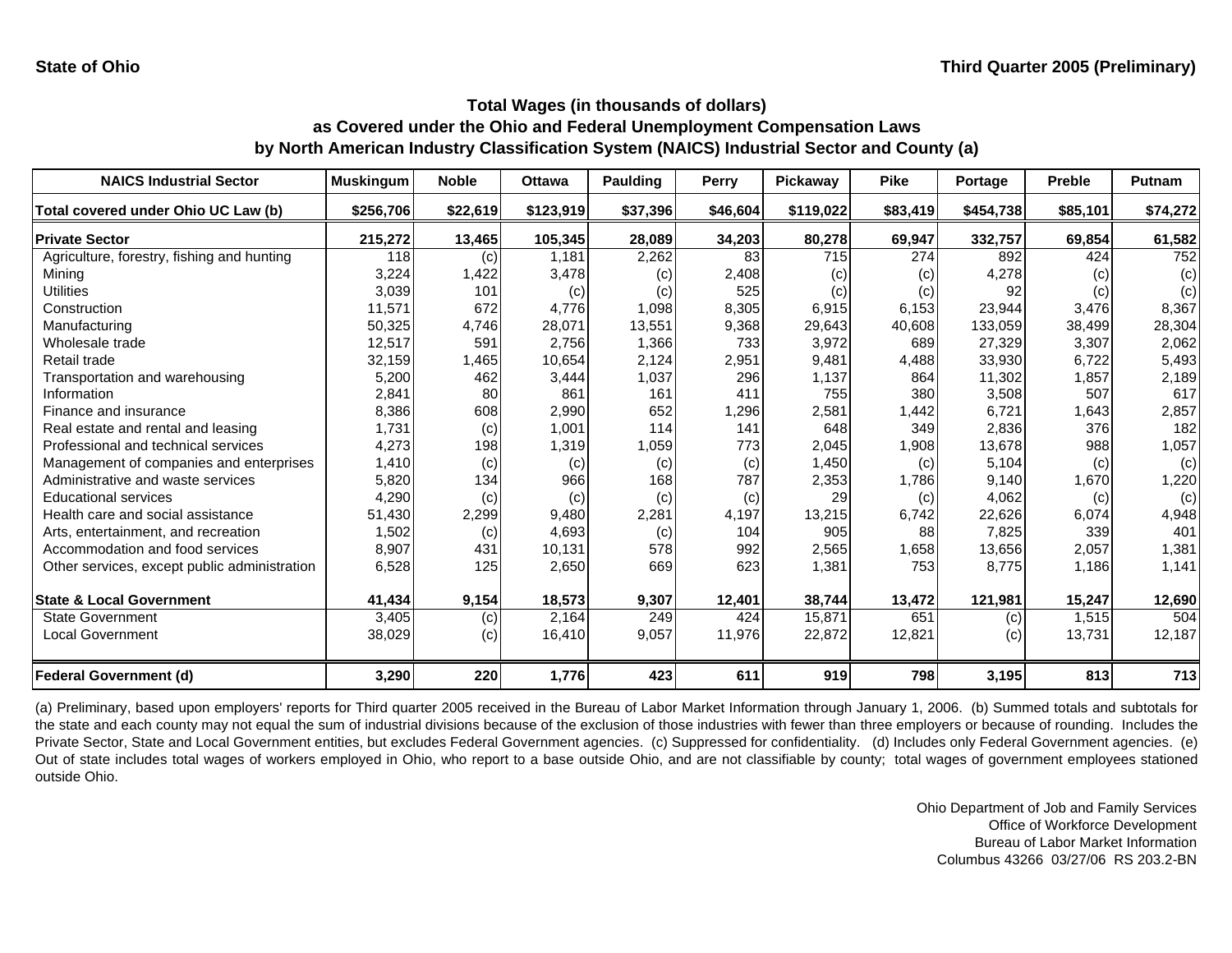| <b>NAICS Industrial Sector</b>               | <b>Richland</b>   | <b>Ross</b> | <b>Sandusky</b> | <b>Scioto</b> | <b>Seneca</b> | <b>Shelby</b> | <b>Stark</b> | <b>Summit</b> | <b>Trumbull</b> | <b>Tuscarawas</b> |
|----------------------------------------------|-------------------|-------------|-----------------|---------------|---------------|---------------|--------------|---------------|-----------------|-------------------|
| Total covered under Ohio UC Law (b)          | \$468,557         | \$214,804   | \$205,949       | \$165,797     | \$157,924     | \$281,253     | \$1,358,163  | \$2,540,974   | \$739,369       | \$259,153         |
| <b>Private Sector</b>                        | 396,023           | 171,048     | 178,067         | 121,703       | 134,815       | 258,134       | 1,195,738    | 2,271,942     | 651,026         | 222,271           |
| Agriculture, forestry, fishing and hunting   | 614               | 525         | 2,354           | 322           | 1,169         | 342           | 1,922        | 1,610         | 263             | 1,393             |
| Mining                                       | $\left( c\right)$ | 145         | (c)             | 148           | 1,696         | (c)           | 3,705        | 1,251         | 692             | 4,875             |
| <b>Utilities</b>                             | (c)               | 2,705       | (c)             | 1,520         | 1,577         | (c)           | 11,296       | 46,782        | 2,370           | 962               |
| Construction                                 | 21,753            | 9,154       | 8,739           | 9,264         | 10,387        | 16,474        | 90,846       | 122,131       | 25,763          | 14,644            |
| Manufacturing                                | 156,495           | 58,391      | 89,533          | 19,359        | 51,149        | 158,754       | 345,117      | 440.422       | 319,657         | 79,065            |
| Wholesale trade                              | 19,891            | 6,098       | 5,657           | 2,356         | 5,321         | 17,944        | 80.776       | 185,198       | 24,899          | 11,821            |
| Retail trade                                 | 40,680            | 20,369      | 15,471          | 14,931        | 11,261        | 13,568        | 116,320      | 202,310       | 59,037          | 22,905            |
| Transportation and warehousing               | 11,269            | 4,910       | 2,682           | 3,868         | 3,076         | 7,171         | 24,622       | 100,593       | 25,764          | 8,669             |
| Information                                  | 12,751            | 5,694       | 1,888           | 1,903         | 1,761         | 2,511         | 19,131       | 47,459        | 6,068           | 3,572             |
| Finance and insurance                        | 11,219            | 4,713       | 4,104           | 4.510         | 6,785         | 3,057         | 59,398       | 115,055       | 16,165          | 6,705             |
| Real estate and rental and leasing           | 2,529             | 1,041       | 2,736           | 1,065         | 553           | 1,646         | 11,224       | 23,204        | 7,405           | 1,796             |
| Professional and technical services          | 9,012             | 2,396       | 2,645           | 3,273         | 2,391         | 3,362         | 44,633       | 137,116       | 13,080          | 6,387             |
| Management of companies and enterprises      | 1,373             | 2,108       | 1,388           | 398           | 2,977         | (c)           | 11,690       | 245,322       | 8,225           | 1,791             |
| Administrative and waste services            | 15,286            | 5,179       | 6,954           | 5,525         | 2,876         | 7,053         | 51,139       | 103,561       | 24,408          | 7,293             |
| <b>Educational services</b>                  | 1,767             | 631         | (c)             | 850           | 5,509         | 651           | 17,065       | 22,290        | 2,826           | 737               |
| Health care and social assistance            | 63,102            | 36,534      | 22,504          | 44,263        | 19,062        | 15,240        | 227,021      | 347,295       | 83,376          | 32,289            |
| Arts, entertainment, and recreation          | 2,136             | 946         | 1,522           | 318           | 597           | 262           | 7,185        | 17,666        | 3,953           | 1,247             |
| Accommodation and food services              | 13,384            | 7,113       | 4,811           | 5,760         | 3,850         | 3,973         | 41,205       | 65,171        | 17,463          | 9,466             |
| Other services, except public administration | 9,959             | 2,397       | 3,782           | 2,070         | 2,818         | 3,789         | 31,443       | 47,506        | 9,613           | 6,652             |
| <b>State &amp; Local Government</b>          | 72,535            | 43,756      | 27,882          | 44,093        | 23,109        | 23,118        | 162,425      | 269,032       | 88,343          | 36,882            |
| <b>State Government</b>                      | 17,413            | 17,204      | 2,019           | 16,144        | (c)           | 3,576         | 15,092       | 50,332        | 9,088           | 5,108             |
| <b>Local Government</b>                      | 55,122            | 26,552      | 25,864          | 27,950        | (c)           | 19,543        | 147,333      | 218,700       | 79,254          | 31,773            |
| Federal Government (d)                       | 8,429             | 23,070      | 1,268           | 1,902         | 1,324         | 893           | 13,936       | 28,461        | 5,701           | 2,265             |

(a) Preliminary, based upon employers' reports for Third quarter 2005 received in the Bureau of Labor Market Information through January 1, 2006. (b) Summed totals and subtotals for the state and each county may not equal the sum of industrial divisions because of the exclusion of those industries with fewer than three employers or because of rounding. Includes the Private Sector, State and Local Government entities, but excludes Federal Government agencies. (c) Suppressed for confidentiality. (d) Includes only Federal Government agencies. (e) Out of state includes total wages of workers employed in Ohio, who report to a base outside Ohio, and are not classifiable by county; total wages of government employees stationed outside Ohio.